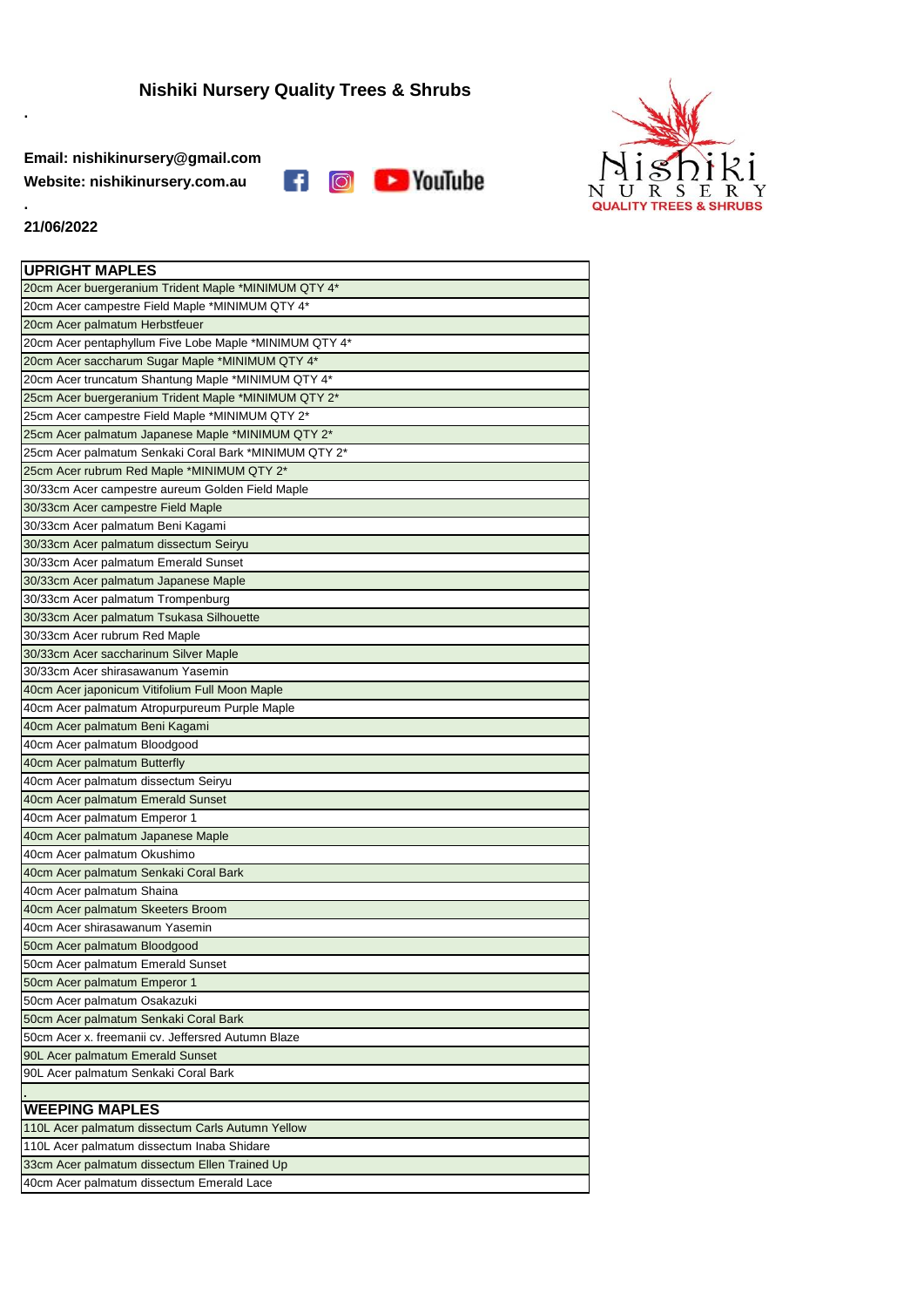| 40cm Acer palmatum dissectum Palmatifidum                                                                                                 |
|-------------------------------------------------------------------------------------------------------------------------------------------|
| 50cm Acer palmatum dissectum Autumn Fire                                                                                                  |
| 50cm Acer palmatum dissectum Bronze Wing                                                                                                  |
| 50cm Acer palmatum dissectum Carls Autumn Yellow                                                                                          |
| 50cm Acer palmatum dissectum Ellen                                                                                                        |
| 50cm Acer palmatum dissectum Filigree Rouge                                                                                               |
| 50cm Acer palmatum dissectum Germaines Gyration                                                                                           |
| 50cm Acer palmatum dissectum Green Globe                                                                                                  |
| 50cm Acer palmatum dissectum Inaba Shidare                                                                                                |
| 50cm Acer palmatum dissectum Orangeola                                                                                                    |
| 50cm Acer palmatum Nishiki Fountain                                                                                                       |
| 50cm Acer palmatum Omurayama                                                                                                              |
| 90L Acer palmatum dissectum Ellen                                                                                                         |
| 90L Acer palmatum dissectum Emerald Lace                                                                                                  |
| 90L Acer palmatum dissectum Germaines Gyration                                                                                            |
| 90L Acer palmatum dissectum Green Globe                                                                                                   |
| 90L Acer palmatum dissectum Inaba Shidare                                                                                                 |
| 90L Acer palmatum dissectum Orangeola                                                                                                     |
| 90L Acer palmatum Nishiki Fountain                                                                                                        |
|                                                                                                                                           |
|                                                                                                                                           |
| <b>STANDARD MAPLES</b>                                                                                                                    |
| 33cm Acer campestre Nishikis Nana Dwarf Field Maple Standard                                                                              |
| 50cm Acer palmatum Shaina Standard                                                                                                        |
|                                                                                                                                           |
| <b>BONSAI</b>                                                                                                                             |
|                                                                                                                                           |
| <b>BIRCH</b>                                                                                                                              |
| 14cm Betula pendula Silver Birch *MINIMUM QTY 12*                                                                                         |
| 20cm Betula pendula fastigiata Upright Silver Birch (Pyramid)                                                                             |
| 20cm Betula pendula Silver Birch *MINIMUM QTY 4*                                                                                          |
| 25cm Betula nigra Summer Cascade River Birch *MINIMUM QTY 2*                                                                              |
| 25cm Betula pendula Silver Birch *MINIMUM QTY 2*                                                                                          |
| 30/33cm Betula pendula fastigiata Upright Silver Birch (Pyramid)                                                                          |
| 30/33cm Betula pendula Silver Birch                                                                                                       |
| 30/33cm Betula pendula Wades Golden Birch                                                                                                 |
| 30/33cm Betula utilis Jacquemontii Jermyns Birch                                                                                          |
| 40cm Betula pendula Dalecarlica Cut Leaf Birch                                                                                            |
| 40cm Betula pendula fastigiata Upright Silver Birch (Pyramid)                                                                             |
| 40cm Betula pendula Silver Birch                                                                                                          |
| 40cm Betula utilis Jacquemontii Jermyns Birch                                                                                             |
| 50cm Betula pendula Silver Birch                                                                                                          |
| 90L Betula pendula Silver Birch                                                                                                           |
|                                                                                                                                           |
| <b>BUXUS</b>                                                                                                                              |
| 14cm Buxus microphylla Faulkner Box *MINIMUM QTY 12*                                                                                      |
| 25cm Buxus microphylla Faulkner Box Topiary Ball *MINIMUM QTY 2*                                                                          |
| 30/33cm Buxus microphylla japonica Japanese Box Topiary Ball                                                                              |
| 40cm Buxus microphylla japonica Japanese Box Topiary Ball                                                                                 |
| 40cm Buxus microphylla koreana Korean Box Topiary Ball                                                                                    |
| 50cm Buxus microphylla koreana Korean Box Topiary Ball                                                                                    |
|                                                                                                                                           |
| <b>FRUIT</b>                                                                                                                              |
| 14cm Vaccinium corymbosum Biloxi Blueberry **cannot send to SA, TAS, NT or WA** *MINIMUM QTY 6*                                           |
| *14cm Vaccinium corymbosum Misty Blueberry **cannot send to SA, TAS, NT or WA** *MINIMUM QTY 6                                            |
| 14cm Vaccinium var. Sunshine Blue Blueberry **cannot send to SA, TAS, NT or WA** *MINIMUM QTY 6*                                          |
| 20cm Feijoa sellowiana Pineapple Guava **cannot send to TAS, WA or SA** *MINIMUM QTY 4*<br>20cm Ficus carica Archipal Fig *MINIMUM QTY 4* |
|                                                                                                                                           |
| 20cm Ficus carica White Genoa Fig *MINIMUM QTY 4*                                                                                         |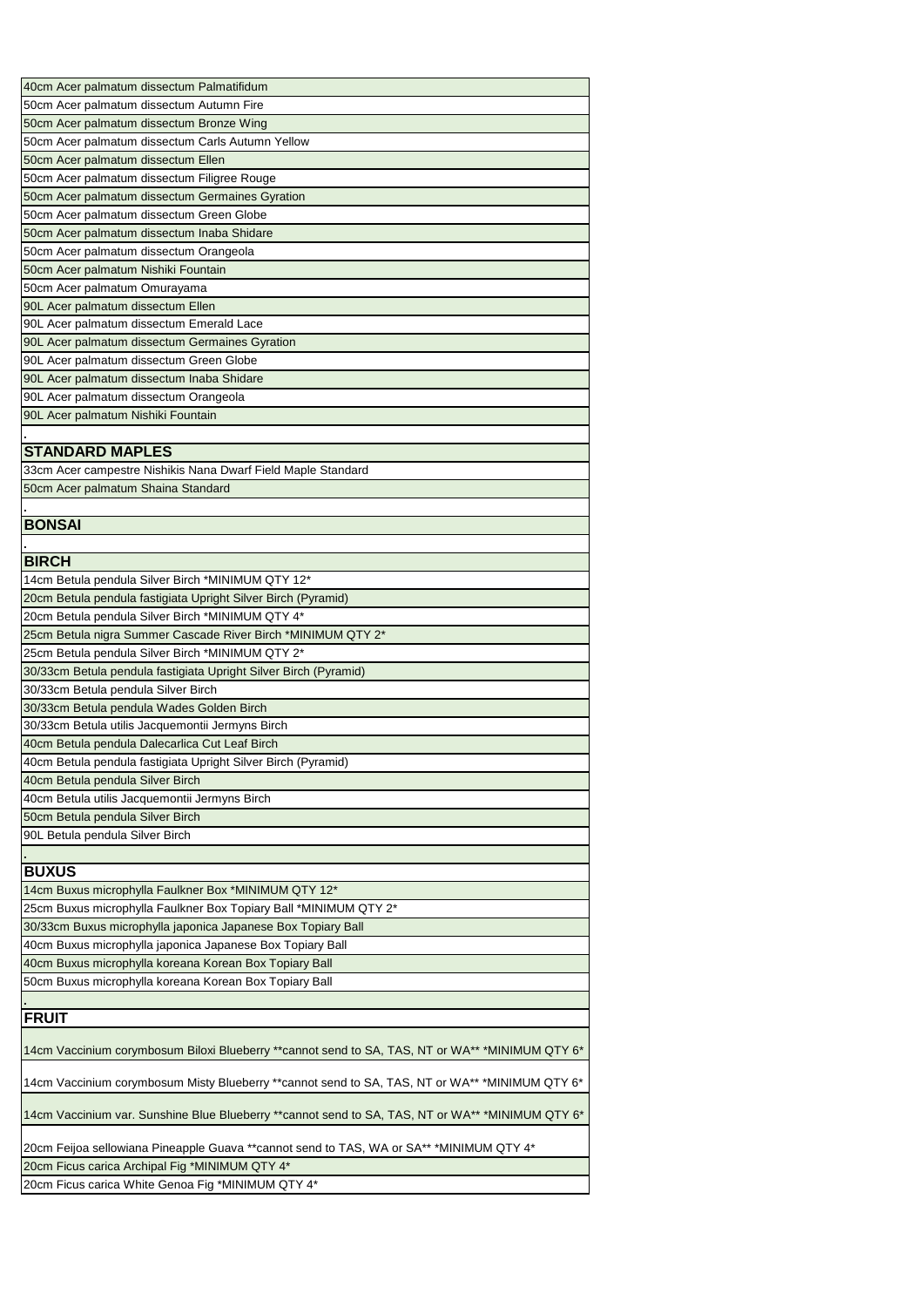| 20cm Malus domestica Coxs Orange Pippen Apple *MINIMUM QTY 4*                                         |
|-------------------------------------------------------------------------------------------------------|
| 20cm Malus domestica Five Crown Apple *MINIMUM QTY 4*                                                 |
| 20cm Malus domestica Golden Delicious Apple *MINIMUM QTY 4*                                           |
| 20cm Malus domestica Granny Smith Apple *MINIMUM QTY 4*                                               |
| 20cm Malus domestica Gravenstein Apple *MINIMUM QTY 4*                                                |
| 20cm Malus domestica Jonathan Apple *MINIMUM QTY 4*                                                   |
| 20cm Malus domestica Pink Lady Apple *MINIMUM QTY 4*                                                  |
| 20cm Malus domestica Pomme De Neige Apple *MINIMUM QTY 4*                                             |
| 20cm Malus domestica Red Fuji Apple *MINIMUM QTY 4*                                                   |
| 20cm Olea europaea Mission Olive *MINIMUM QTY 4*                                                      |
| 20cm Prunus avium Lapins Cherry *MINIMUM QTY 2*                                                       |
| 20cm Prunus avium Stella Cherry *MINIMUM QTY 2*                                                       |
| 20cm Prunus avium Sunburst Cherry *MINIMUM QTY 2*                                                     |
| 20cm Punica granatum Wonderful Pomegranate *MINIMUM QTY 4*                                            |
| 20cm Pyrus communis Baby Face Pear *MINIMUM QTY 4*                                                    |
| 20cm Pyrus communis Corella Pear *MINIMUM QTY 4*                                                      |
| 20cm Pyrus communis Williams Bon Chretien Pear *MINIMUM QTY 4*                                        |
| 20cm Pyrus pyrifolia Nashi Chojuro Pear *MINIMUM QTY 4*                                               |
| 20cm Pyrus pyrifolia Nashi Nijisseiki 20TH Century Pear *MINIMUM QTY 4*                               |
| 20cm Ribes alba White Currant *MINIMUM QTY 4*                                                         |
| 20cm Ribes nigrum Black Currant *MINIMUM QTY 4*                                                       |
| 20cm Ribes rubrum Red Currant *MINIMUM QTY 4*                                                         |
| 20cm Rosmarinus officinalis Chefs Choice Rosemary *MINIMUM QTY 4*                                     |
| 20cm Rosmarinus officinalis Tuscan Blue Rosemary *MINIMUM QTY 4*                                      |
|                                                                                                       |
| 20cm Vaccinium var. Denise Blueberry **cannot send to SA, TAS, NT or WA** *MINIMUM QTY 4*             |
| 20cm Vaccinium var. Sunshine Blue Blueberry **cannot send to SA, TAS, NT or WA** *MINIMUM QTY 4*      |
| 25cm Ficus carica Preston Prolific Fig *MINIMUM QTY 2*                                                |
| 25cm Malus domestica Semi Dwarf Golden Delicious Apple *MINIMUM QTY 2*                                |
| 25cm Malus x domestica Magnus Summer Surprise™ Apple *MINIMUM QTY 2*                                  |
| 25cm Punica granatum Wonderful Pomegranate *MINIMUM QTY 2*                                            |
|                                                                                                       |
|                                                                                                       |
| 25cm Pyrus communis Beurre Bosc Pear *MINIMUM QTY 2*                                                  |
| 25cm Pyrus communis Corella Pear *MINIMUM QTY 2*                                                      |
| 25cm Vaccinium corymbosum Margaret Blueberry ** CANNOT SEND TO SA, TAS, NT or WA**<br>*MINIMUM QTY 2* |
| 30/33cm Castanea sativa Chestnut Seedling                                                             |
| 30/33cm Malus domestica Coxs Orange Pippen Semi Dwarf Apple                                           |
| 30/33cm Malus domestica Golden Delicious Apple                                                        |
| 30/33cm Malus domestica Granny Smith Semi Dwarf Apple                                                 |
| 30/33cm Morus nigra Black English Mulberry                                                            |
| 30/33cm Prunus armeniaca Divinity Apricot                                                             |
| 30/33cm Prunus avium Lapins Cherry                                                                    |
| 30/33cm Prunus dulcis All in One Almond                                                               |
| 30/33cm Prunus persica Anzac Peach                                                                    |
| 30/33cm Prunus persica Fantasia Nectarine                                                             |
| 30/33cm Prunus persica nucipersica Goldmine Nectarine                                                 |
| 30/33cm Prunus salicina Ruby Blood Plum                                                               |
| 30/33cm Punica granatum Wonderful Pomegranate                                                         |
| 30/33cm Pyrus communis Baby Face Pear                                                                 |
| 30/33cm Pyrus communis Josephine De Malines Pear                                                      |
| 30/33cm Pyrus communis Sensation Pear                                                                 |
| 30/33cm Pyrus communis Williams Bon Chretien Pear                                                     |
| 30/33cm Pyrus pyrifolia Nashi Chojuro Pear                                                            |
| 30/33cm Pyrus pyrifolia Nashi Nijisseiki 20TH Century Pear                                            |
| 40cm Castanea sativa Red Spanish Chestnut                                                             |
|                                                                                                       |
| <b>STANDARDS and WEEPERS</b>                                                                          |
| 30/33cm Malus spectabilis Chinese Crab Apple 1.8m Standard                                            |
| 40cm Malus ioensis Plena Crab Apple 1.5m Standard                                                     |
| 40cm Prunus subhirtella Falling Snow Weeping Cherry 1.8m Standard                                     |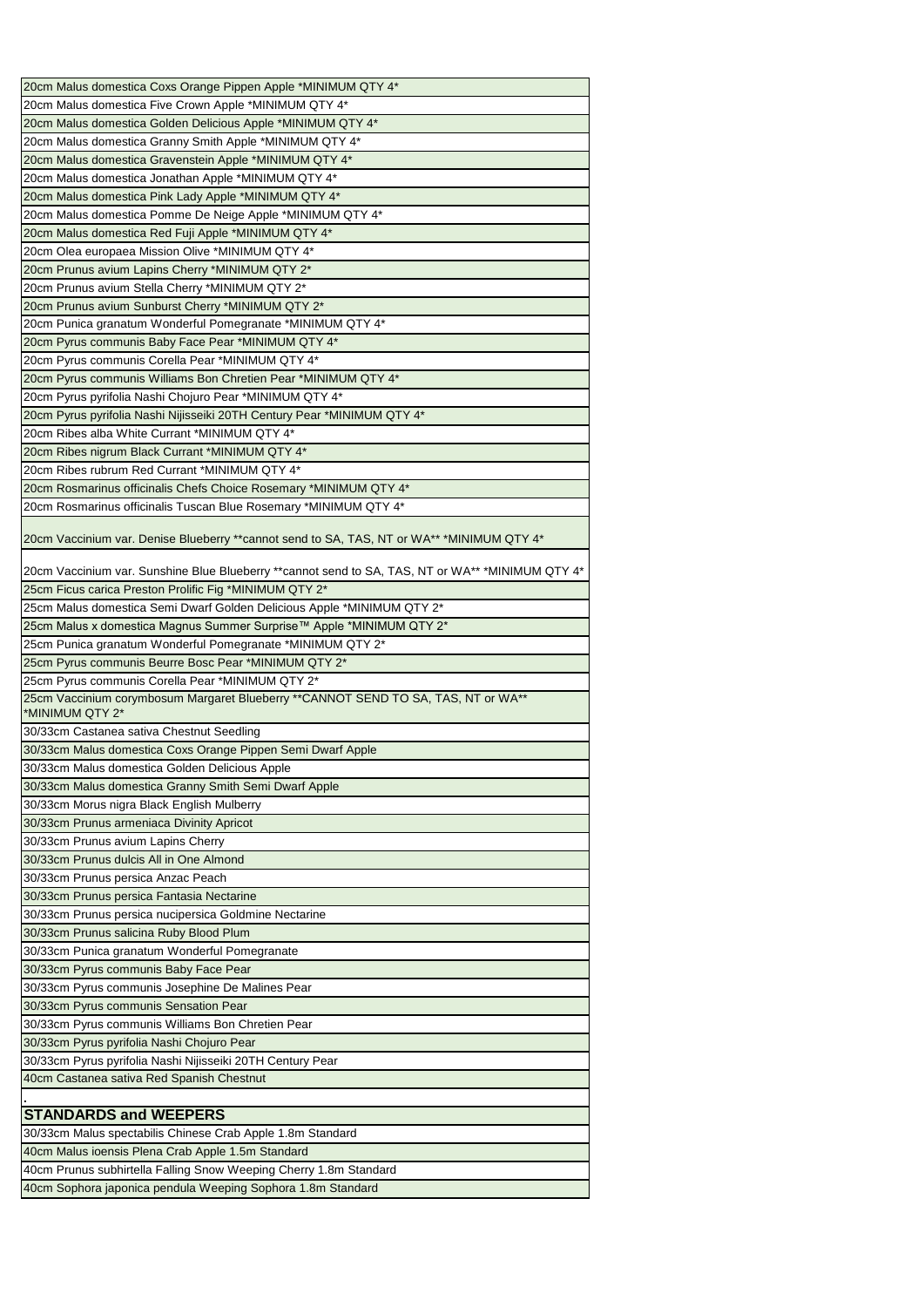| 50cm Cercis canadensis Covey Lavender Twist Weeping Cercis                      |
|---------------------------------------------------------------------------------|
| 50cm Prunus serrulata Cheals Weeping Cherry 1.8m Standard                       |
| 50cm Prunus subhirtella pendula Alba Weeping White Cherry 1.8m Standard         |
| 50cm Prunus subhirtella pendula Rosea Weeping Pink Cherry 1.8m Standard         |
|                                                                                 |
| <b>GENERAL LINES</b>                                                            |
| 14cm Calodendron capense Cape Chestnut *MINIMUM QTY 4*                          |
| 14cm Cedrus deodara Himalayan Cedar *MINIMUM QTY 12*                            |
| 14cm Magnolia loebneri Leonard Messel *MINIMUM QTY 3*                           |
| 14cm Magnolia soulangeana *MINIMUM QTY 6*                                       |
| 14cm Magnolia soulangeana Royal Purple *MINIMUM QTY 3*                          |
| 14cm Magnolia sprengeri x sargentiana Caerhays Belle *MINIMUM QTY 3*            |
| 14cm Magnolia x Felix *MINIMUM QTY 3*                                           |
| 14cm Magnolia x loebneri Merrill *MINIMUM QTY 3*                                |
| 14cm Nyssa sylvatica Tupelo *MINIMUM QTY 6*                                     |
| 14cm Picea abies Norway Spruce *MINIMUM QTY 12*                                 |
| 14cm Prunus Iusitanica Portuguese Laurel *MINIMUM QTY 6*                        |
| 14cm Sambucus nigra Aurea Golden Elderberry *MINIMUM QTY 12*                    |
| 20cm Aesculus hippocastanum Horse Chestnut *MINIMUM QTY 4*                      |
| 20cm Aesculus indica Indian Horse Chestnut *MINIMUM QTY 4*                      |
| 20cm Aucuba japonica Variegata Gold Dust Plant *MINIMUM QTY 4*                  |
| 20cm Berberis julianae Spring Glory *MINIMUM QTY 4*                             |
| 20cm Berberis thunbergii Helmond Pillar *MINIMUM QTY 4*                         |
| 20cm Berberis thunbergii Silver Beauty *MINIMUM QTY 4*                          |
| 20cm Berberis x ottawensis Silver Miles *MINIMUM QTY 4*                         |
| 20cm Brachychiton acerifolius Illawarra Flame Tree *MINIMUM QTY 4*              |
| 20cm Brachychiton populneus ssp trilobus Kurrajong *MINIMUM QTY 4*              |
|                                                                                 |
| 20cm Brugmansia x candida Frilly Pink *MINIMUM QTY 4*                           |
| 20cm Buddleja davidii High Five *MINIMUM QTY 4*                                 |
| 20cm Buddleja davidii Santana *MINIMUM QTY 4*                                   |
| 20cm Buddleja Lo & Behold ™ Pink Micro Chip *MINIMUM QTY 4*                     |
| 20cm Callicarpa bodinieri var giraldii Beauty Berry *MINIMUM QTY 4*             |
| 20cm Camellia sinensis Green Tea *MINIMUM QTY 4*                                |
| 20cm Ceanothus papillosus Blue Sapphire *MINIMUM QTY 4*                         |
| 20cm Cedrus deodara Himalayan Cedar *MINIMUM QTY 4*                             |
| 20cm Cercis chinensis Chinese Redbud *MINIMUM QTY 4*                            |
| 20cm Cercis siliquastrum Judas Tree *MINIMUM QTY 4*                             |
| 20cm Chaenomeles speciosa Nivalis Alba Flowering Quince *MINIMUM QTY 4*         |
| 20cm Chaenomeles speciosa Winter Cheer *MINIMUM QTY 4*                          |
| 20cm Choisya ternata Mexican Orange Blossom *MINIMUM QTY 4*                     |
| 20cm Choisya x dewitteana White Dazzler *MINIMUM QTY 4*                         |
| 20cm Clethra arborea Lily of the Valley Tree *MINIMUM QTY 4*                    |
| 20cm Cornus alba Elegantissima *MINIMUM QTY 4*                                  |
| 20cm Cornus capitata Himalayan Dogwood *MINIMUM QTY 4*                          |
| 20cm Cornus florida var. rubra Pink Flowering Dogwood Seedling *MINIMUM QTY 4*  |
| 20cm Cornus sericea Sunshine *MINIMUM QTY 4*                                    |
| 20cm Cornus stolonifera flaviramea Yellow Stem Dogwood *MINIMUM QTY 4*          |
| 20cm Corokia cotoneaster Wire Netting Bush *MINIMUM QTY 4*                      |
| 20cm Cotinus coggygria Golden Spirit Smokebush *MINIMUM QTY 4*                  |
| 20cm Crataegus phaenopyrum Washington Hawthorn *MINIMUM QTY 4*                  |
| 20cm Cryptomeria japonica Pygmy *MINIMUM QTY 4*                                 |
| 20cm Euphorbia x martini Ascot Rainbow PBR **cannot send to WA** *MINIMUM QTY 4 |
| 20cm Fagus sylvatica purpurea Purple Beech *MINIMUM QTY 4*                      |
| 20cm Fraxinus griffithii Flowering Ash *MINIMUM QTY 4*                          |
| 20cm Ginkgo biloba Maidenhair Tree *MINIMUM QTY 4*                              |
| 20cm Heuchera Forever Red *MINIMUM QTY 4*                                       |
| 20cm Hibiscus syriacus Double Plum *MINIMUM QTY 4*                              |
| 20cm Hydrangea arborescens Annabelle *MINIMUM QTY 4*                            |
| 20cm Hydrangea quercifolia Pee Wee *MINIMUM QTY 4*                              |
| 20cm Hydrangea quercifolia Snowflake Hydrangea *MINIMUM QTY 4*                  |
| 20cm Hypericum moserianum Tricolour *MINIMUM QTY 4*                             |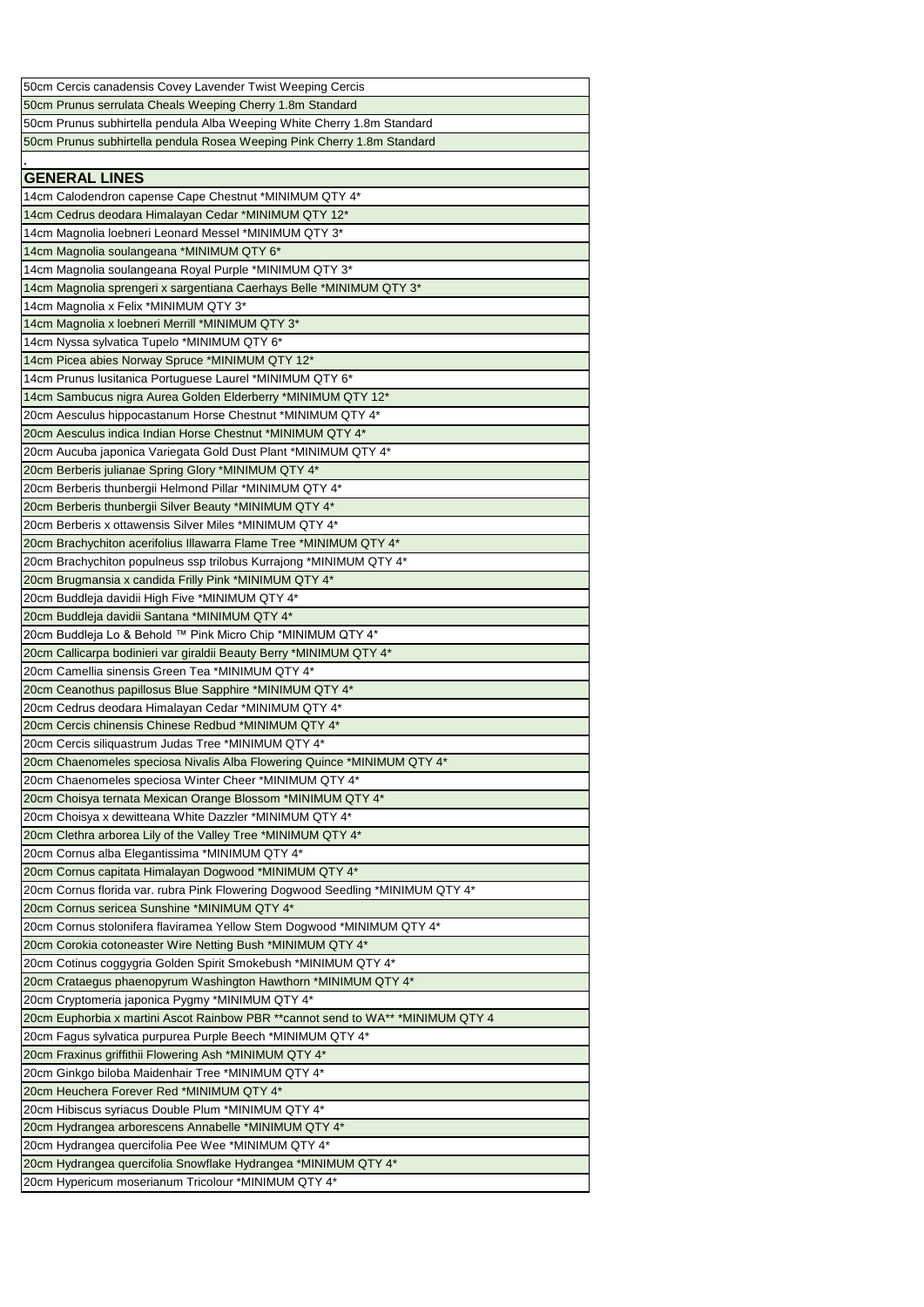| 20cm Ilex aquifolium Silver Milkmaid Holly ** cannot send to TAS or WA** *MINIMUM QTY 4*        |
|-------------------------------------------------------------------------------------------------|
| 20cm Ilex crenata fastigiata Green Pillar / Sky Pencil Holly *MINIMUM QTY 4*                    |
| 20cm Ilex meserveae Blue Angel Holly *MINIMUM QTY 4*                                            |
| 20cm Ilex x altaclerensis Golden King Holly *MINIMUM QTY 4*                                     |
| 20cm Juniperus conferta Shore Juniper *MINIMUM QTY 4*                                           |
| 20cm Juniperus horizontalis Glauca Creeping Juniper *MINIMUM QTY 4*                             |
| 20cm Juniperus sabina Savin Juniper *MINIMUM QTY 4*                                             |
| 20cm Juniperus taxifolia Lutchuensis Creeping Juniper *MINIMUM QTY 4*                           |
| 20cm Koelreuteria paniculata Golden Rain Tree *MINIMUM QTY 4*                                   |
| 20cm Lagerstroemia indica x fauriei Natchez White Crepe Myrtle Tree Form *MINIMUM QTY 4*        |
| 20cm Larix kaempferi Japanese Larch *MINIMUM QTY 4*                                             |
| 20cm Liquidambar styraciflua Liquid Amber *MINIMUM QTY 4*                                       |
| 20cm Liriodendron tulipifera Tulip Tree *MINIMUM QTY 4*                                         |
| 20cm Loropetalum chinense rubrum China Pink *MINIMUM QTY 4*                                     |
|                                                                                                 |
| 20cm Magnolia grandiflora Exmouth *MINIMUM QTY 4*                                               |
| 20cm Magnolia grandiflora Little Gem *MINIMUM QTY 4*                                            |
| 20cm Magnolia soulangeana *MINIMUM QTY 4*                                                       |
| 20cm Malus atrosanguinea Gorgeous Crab Apple **CANNOT SEND TO WA** *MINIMUM QTY 4*              |
| 20cm Malus Criknzam Crab Apple *MINIMUM QTY 2*                                                  |
| 20cm Malus JFS-KW5 Red Raindrops Crab Apple ** cannot send to WA** * MINIMUM QTY 4*             |
| 20cm Malus profusion Crab Apple *MINIMUM QTY 4*                                                 |
|                                                                                                 |
| 20cm Malus purpurea Crab Apple *MINIMUM QTY 4*                                                  |
| 20cm Malus spectabilis Chinese Crab Apple *MINIMUM QTY 4*                                       |
| 20cm Malus Sutyzam Sweet Tyme Crab Apple *MINIMUM QTY 4*                                        |
| 20cm Malus trilobata Lebanese Crab Apple *MINIMUM QTY 4*                                        |
| 20cm Malus yunnanensis Wychwood Ruby Crab Apple *MINIMUM QTY 2*                                 |
| 20cm Melia azedarach White Cedar *MINIMUM QTY 4*                                                |
| 20cm Nerium oleander Cerise *MINIMUM QTY 4*                                                     |
| 20cm Nerium oleander Dwarf Double Pink *MINIMUM QTY 4*                                          |
| 20cm Parrotia persica Persian Witch Hazel *MINIMUM QTY 4*                                       |
| 20cm Parthenocissus henryana Chinese Virginia Creeper *MINIMUM QTY 4*                           |
| 20cm Philadelphus mexicanus Flore Plena Mock Orange *MINIMUM QTY 4*                             |
| 20cm Physocarpus opulifolius Angel Gold *MINIMUM QTY 4*                                         |
| 20cm Physocarpus opulifolius Green Ninebark *MINIMUM QTY 4*                                     |
| 20cm Physocarpus opulifolius Nishiki Red *MINIMUM QTY 4*                                        |
| 20cm Pieris japonica Christmas Cheer **cannot send to TAS or WA** *MINIMUM QTY 4*               |
| 20cm Pinus patula Mexican Pine ** cannot send to WA** * MINIMUM QTY 4*                          |
| 20cm Pinus thunbergii Aurea ** cannot send to WA**                                              |
| 20cm Pistacia chinensis Chinese Pistachio *MINIMUM QTY 4*                                       |
| 20cm Platanus x acerifolia London Plane Tree *MINIMUM QTY 4*                                    |
|                                                                                                 |
| 20cm Prunus campanulata x incisa Okame Flowering Cherry ** cannot send to WA** * MINIMUM QTY 2* |
| 20cm Prunus cerasus J H Veitch Flowering Cherry *MINIMUM QTY 2*                                 |
| 20cm Prunus Iusitanica Portuguese Laurel *MINIMUM QTY 4*                                        |
| 20cm Prunus serrulata Kanzan Flowering Cherry *MINIMUM QTY 2*                                   |
| 20cm Prunus serrulata Ojochin Flowering Cherry *MINIMUM QTY 2*                                  |
| 20cm Prunus Shirotae Mount Fuji Flowering Cherry *MINIMUM QTY 2*                                |
| 20cm Prunus subhirtella Autumnalis Flowering Cherry *MINIMUM QTY 2*                             |
| 20cm Prunus subhirtella Fukubana Flowering Cherry *MINIMUM QTY 2*                               |
|                                                                                                 |
| 20cm Prunus x yedoensis Yoshino Flowering Cherry *MINIMUM QTY 2* ** cannot send to WA**         |
| 20cm Pseudopanax lessonii Purpurea Coastal Purple 5 Finger *MINIMUM QTY 4*                      |
| 20cm Pyrus nivalis Snow Pear *MINIMUM QTY 4*                                                    |
| 20cm Quercus acutissima Sawtooth Oak *MINIMUM QTY 4*                                            |
| 20cm Quercus bicolour Swamp White Oak *MINIMUM QTY 4*                                           |
| 20cm Quercus castaneifolia Chestnut Leafed Oak *MINIMUM QTY 4*                                  |
| 20cm Quercus cerris Turkey Oak *MINIMUM QTY 4*                                                  |
| 20cm Quercus lobata Valley Oak *MINIMUM QTY 4*                                                  |
| 20cm Quercus palustris Pin Oak *MINIMUM QTY 4*                                                  |
| 20cm Quercus robur English Oak *MINIMUM QTY 4*                                                  |
| 20cm Quercus robur Fastigiata Upright English Oak *MINIMUM QTY 4*                               |
|                                                                                                 |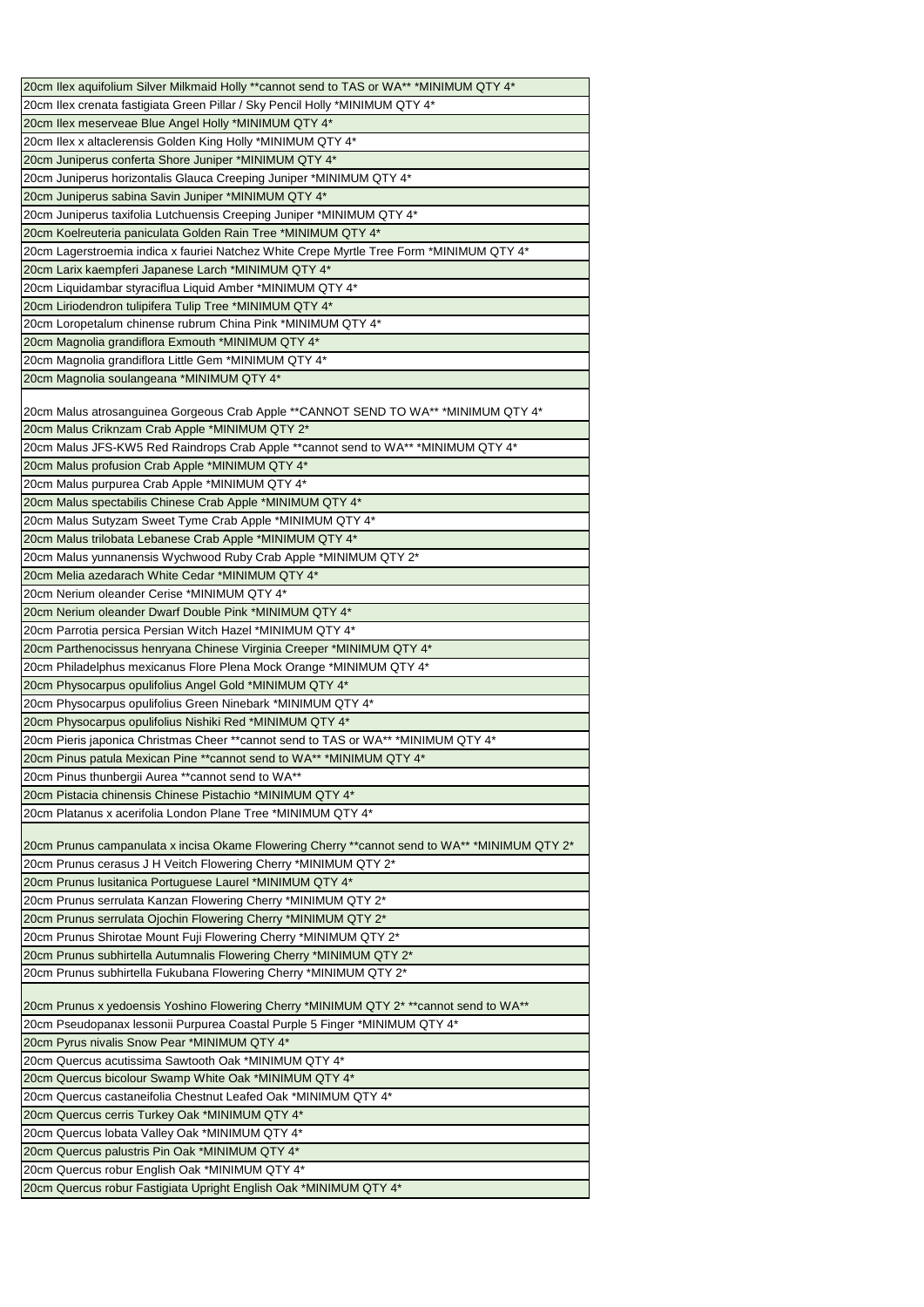| 20cm Rhaphiolepis indica Springtime *MINIMUM QTY 4*                                                             |
|-----------------------------------------------------------------------------------------------------------------|
| 20cm Ribes sanguineum Red Flowering Currant *MINIMUM QTY 4*                                                     |
| 20cm Robinia pseudoacacia Frisia *MINIMUM QTY 4*                                                                |
| 20cm Sambucus nigra Aurea Golden Elderberry *MINIMUM QTY 4*                                                     |
| 20cm Sambucus nigra Black Tower Elderberry PBR *MINIMUM QTY 4*                                                  |
| 20cm Sequoiadendron giganteum *MINIMUM QTY 4*                                                                   |
| 20cm Styphnolobium japonicum Japanese Pagoda Tree *MINIMUM QTY 4*                                               |
| 20cm Syringa wolfii Wolfs Lilac *MINIMUM QTY 4*                                                                 |
| 20cm Tilia cordata Small Leaf Lime *MINIMUM QTY 4*                                                              |
| 20cm Triadica sebifera Chinese Tallow Tree Form *MINIMUM QTY 4*                                                 |
| 20cm Ulmus parvifolia Chinese Elm *MINIMUM QTY 4*                                                               |
| 20cm Viburnum carlesii Korean Spice *MINIMUM QTY 4*                                                             |
| 20cm Viburnum odoratissimum Awabuki *MINIMUM QTY 4*                                                             |
| 20cm Viburnum odoratissimum Sweet Viburnum *MINIMUM QTY 4*                                                      |
| 20cm Viburnum opulus Aureum Gold Viburnum *MINIMUM QTY 4*                                                       |
| 20cm Viburnum plicatum Mariesii *MINIMUM QTY 4*                                                                 |
| 20cm Viburnum plicatum Pink Beauty *MINIMUM QTY 4*                                                              |
| 20cm Viburnum plicatum tomentosum Japanese Snowball *MINIMUM QTY 4*                                             |
| 20cm Viburnum x burkwoodii Burkwood Viburnum *MINIMUM QTY 4*                                                    |
| 20cm Wisteria frutescens Amethyst Falls *MINIMUM QTY 4*                                                         |
| 25cm Cercis chinensis Avondale *MINIMUM QTY 2*                                                                  |
| 25cm Liquidambar styraciflua Liquid Amber *MINIMUM QTY 2*                                                       |
| 25cm Malus ioensis Plena Crab Apple *MINIMUM QTY 2*                                                             |
|                                                                                                                 |
| 25cm Prunus campanulata Taiwan Cherry **cannot send to WA** *MINIMUM QTY 2*                                     |
| 25cm Prunus Elvins Flowering Plum *MINIMUM QTY 2*                                                               |
| 25cm Prunus Shirotae Mount Fuji Flowering Cherry *MINIMUM QTY 2*                                                |
| 30/33cm Albizia julibrissin Pink Silk Tree                                                                      |
| 30/33cm Catalpa bignonioides Indian Bean Tree                                                                   |
| 30/33cm Cephalotaxus harringtonii Fastigiata Plum Yew                                                           |
| 30/33cm Cercis canadensis alba                                                                                  |
| 30/33cm Cercis chinensis Avondale Bush Form                                                                     |
| 30/33cm Cercis chinensis Avondale Tree Form                                                                     |
| 30/33cm Cornus florida var. rubra Pink Flowering Dogwood                                                        |
| 30/33cm Cornus kousa chinensis Chinese Dogwood                                                                  |
| 30/33cm Fagus sylvatica European Beech                                                                          |
| 30/33cm Fraxinus excelsior Aurea Golden Ash                                                                     |
| 30/33cm Koelreuteria paniculata Golden Rain Tree                                                                |
| 30/33cm Laburnocytisus Adamii Pink Laburnum                                                                     |
| 30/33cm Laburnum x watereri Vossii Golden Chain Tree                                                            |
| 30/33cm Lagerstroemia indica Houston Crepe Myrtle Bush Form                                                     |
| 30/33cm Lagerstroemia indica New Orleans Crepe Myrtle Bush Form                                                 |
|                                                                                                                 |
| 30/33cm Lagerstroemia indica x fauriei Ruffled Red Magic Crepe Myrtle PBR Bush Form                             |
| 30/33cm Lagerstroemia indica x fauriei Sioux Crepe Myrtle Tree Form                                             |
| 30/33cm Liquidambar styraciflua Liquid Amber                                                                    |
| 30/33cm Liquidambar styraciflua Oakville Highlight                                                              |
| 30/33cm Liquidambar styraciflua Slender Silhouette                                                              |
| 30/33cm Liquidambar styraciflua Ward Cherokee                                                                   |
| 30/33cm Liquidambar styraciflua Worplesdon                                                                      |
| 30/33cm Magnolia doltsopa Fairy White                                                                           |
| 30/33cm Magnolia grandiflora Kay Parris                                                                         |
| 30/33cm Magnolia grandiflora Little Gem                                                                         |
| 30/33cm Magnolia grandiflora MGTIG Greenback                                                                    |
| 30/33cm Magnolia x Inspiration                                                                                  |
|                                                                                                                 |
| 30/33cm Malus atrosanguinea Gorgeous Crab Apple ** cannot send to WA**                                          |
| 30/33cm Malus coronaria Charlottae Crab Apple                                                                   |
| 30/33cm Malus Criknzam Crimson Knight™ Crab Apple **cannot send to WA**                                         |
| 30/33cm Malus floribunda Crab Apple                                                                             |
| 30/33cm Malus ioensis Plena Crab Apple                                                                          |
| 30/33cm Malus ioensis Rubra Crab Apple                                                                          |
| 30/33cm Malus JFS-KW5 Royal Raindrops ™ Crab Apple ** cannot send to WA**<br>30/33cm Malus profusion Crab Apple |